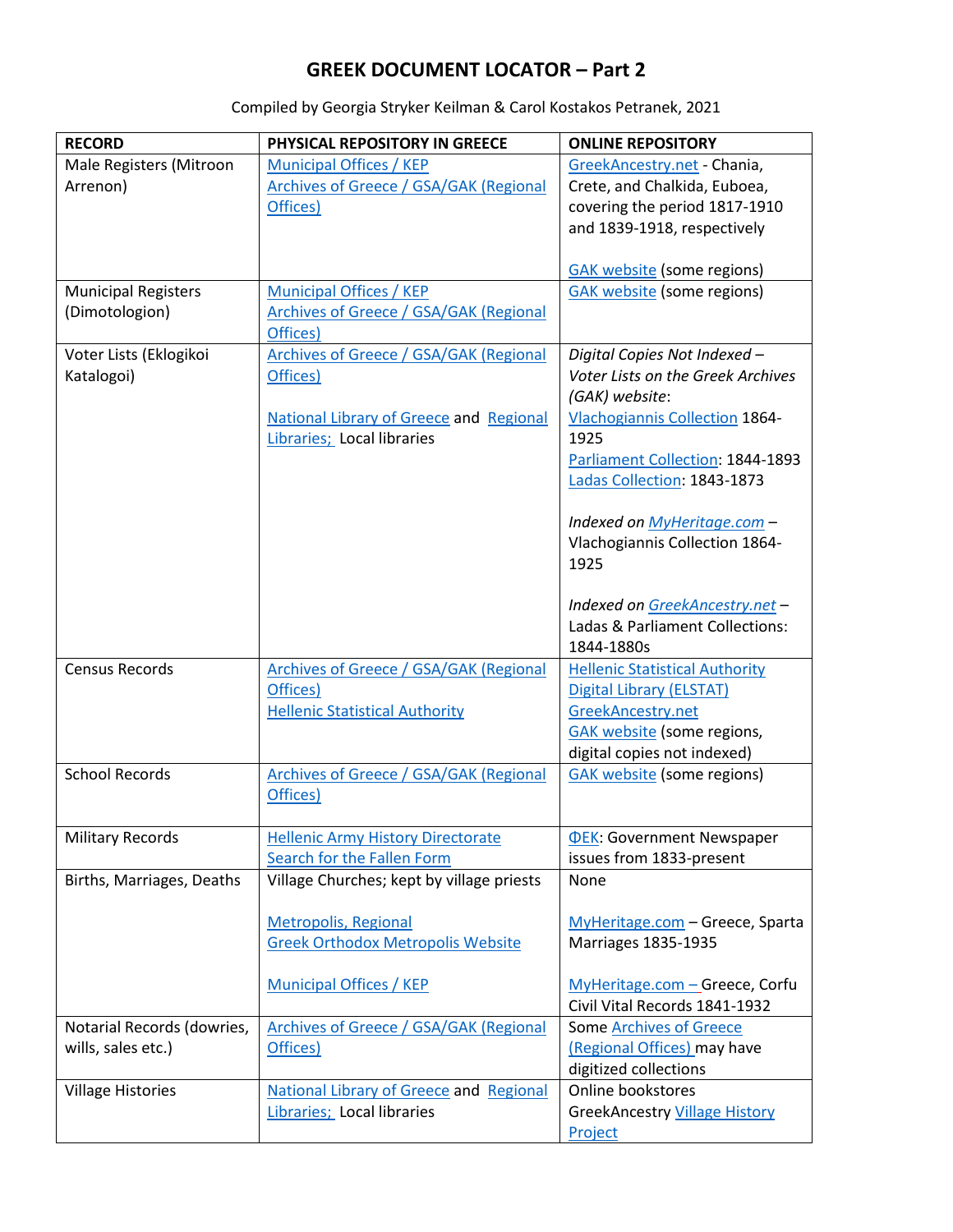| Land/Property Records          | Archives of Greece / GSA/GAK (Regional<br>Offices) | none                                  |
|--------------------------------|----------------------------------------------------|---------------------------------------|
|                                | Greece Land/Registry Office                        |                                       |
| <b>Greek Newspapers</b>        | <b>National Library of Greece</b>                  | <b>National Library of Greece</b>     |
|                                | <b>Library of Hellenic Parliament</b>              | <b>Library of Hellenic Parliament</b> |
|                                |                                                    |                                       |
| <b>OEK (from 1833-present)</b> |                                                    | <b>OEK</b>                            |
| <b>City Directories</b>        | Libraries                                          | GreekAncestry.net                     |
|                                | <b>Archives of Greece / GSA/GAK (Regional</b>      |                                       |
|                                | Offices)                                           |                                       |
| <b>Parish Census Lists</b>     | Metropolis, Regional                               | GreekAncestry.net                     |
|                                |                                                    |                                       |
| Parish Voter Lists             | <b>Metropolis, Regional</b>                        | GreekAncestry.net                     |
| Miscellaneous Records          | Local and Regional Archives, Town Halls            | FamilySearch.org, Catalog of          |
| such as Juror's Lists,         |                                                    | <b>Digital Films for Greece</b>       |
| Military Lists, Vital          |                                                    |                                       |
| Records on the                 |                                                    |                                       |
| <b>FamilySearch Catalog</b>    |                                                    |                                       |

## **NOTES:**

**Male Registers (Mitroon Arrenon)** were created from the beginning of the modern Greek state (after Revolution) to track men for military service and tax purposes. They are kept chronologically, by year. Information provided is name of individual, father's name, year and place of birth, and in the  $20<sup>th</sup>$  century, mother's name.

**Municipal Registers - Dimotologion Records** were compiled in the mid-1900's for each village. Families are listed in alphabetical order, by surname, starting with Family #1. Some families are complete, and some are not. Records provide names, parents' names, birth, residence, occupation registration in the municipality. Data was added as changes to the family occurred, but the accuracy of the information depended on what the family told the clerk, and whether the clerk kept up with his record keeping. **New families were added at the end** of the books in the order they were received -- be sure to look at the end of the book to find additional family members.

**Voter Lists (Eklogikoi Katalogoi).** From 1829-1864, men over the age of 25 could vote. In 1864, this was lowered to age 21. Information includes: voter's name, father's name, age, place, occupation, and sometimes the voter's residence. Three collections: Vlachogiannis (1864-1925, mostly 1870's); Parliament (1844-1893) Ladas (1843-1873). Note that a man may be registered to vote in a different place from where he lives. For example, a man may be registed to vote in his village of birth, yet live full-time in Athens.

**Census Records** were taken every ten years from the beginning of the Greek state in 1828-29; however, they are classified information and are not available to the public.

**School Records.** There are two types of Greek school records: student registers (*mathitologion*) and grade reports (*elenchos*). A student register and grade report, for example, give the name of the student, age, birthplace, father and father's occupation.

**Military Records** available for genealogical research include: old military catalogs which were transcribed into and became Male Registers, Casualty Lists, Draft Lists. [The Hellenic Army History Directorate](https://dis.army.gr/) Is responsible for the writing and publication of the history of all war periods and the modern history of the Hellenic Army. It is in possession of a significant archive material which covers all war periods of the Hellenic state from 1897 onwards. More specifically, it contains archives for the Hellenic-Turkish War of 1897, the Macedonian Struggle (1904–1908), the World War I (1914–